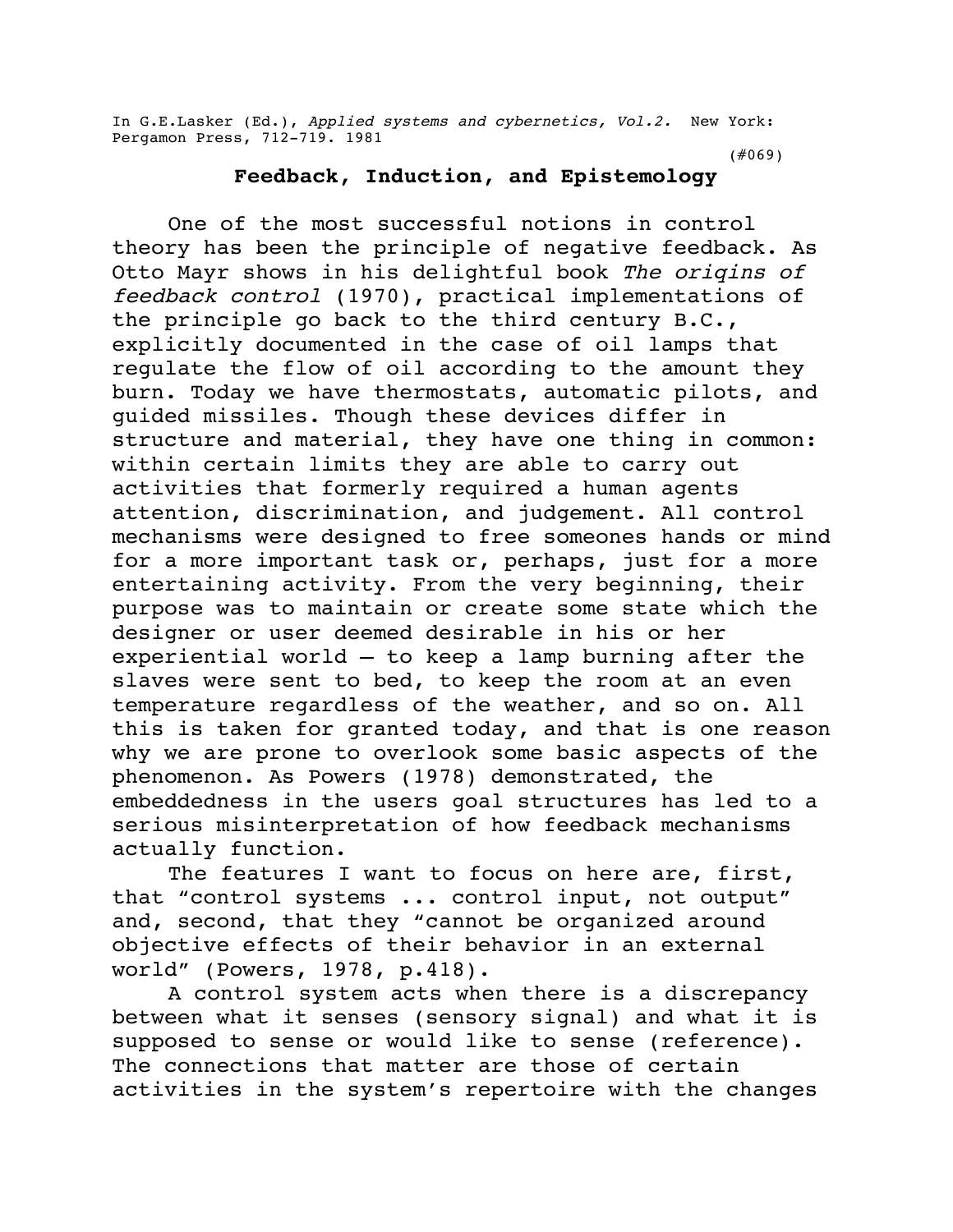they provoke in certain sensory perturbations. A mechanical feedback device that replaces us in a given task is a crystallized piece of experiential learning. It is the materialization of an if-then rule that has been inductively derived from experience by the designer.

Let us, for a moment entertain the fanciful assumption that the thermostat of an air conditioning system were miraculously imbued with awareness and some cognitive functions so that it could think about and organize its experiential world. It would be a very simple world. The only perceptual discriminations the thermostat could make would be between signals that fall short of the reference value, signals that match it, and signals that are in excess of it. There could be no other perceptual data. On the proprioceptive side, i.e., the system's kinesthetic feedback generated by its own acting, the activity of heating could be discriminated from the activity of cooling. In other words, all the thermostat could come to know in its experiential world would be that it feels too hot or too cold and whether it is at the moment exercising its heating or its cooling activity. The connections between the two kinds of perceptual perturbation and the activities are fixed. These connections are similar in that respect to those implied by reflexes or fixed action patterns in living organisms. Neither in the thermostatic control device nor in the organismic reflex did those connections require learning on the part of the individual system that manifests them. They are wired in, by the designing engineer in the case of the device, and by evolution, through the processes of variation and selection, in the case of the organism.

In a more complex system, however, the connections may be the result of learning. Kenneth Craik, a precursor of cybernetic thinking in the early 1940s, suggested how an elementary form of learning could be mechanized (Craik, 1966). It requires two things: on the one hand, something like a memory, a place where sequences of signals could be recorded to be read at some later point in the experiential flow; on the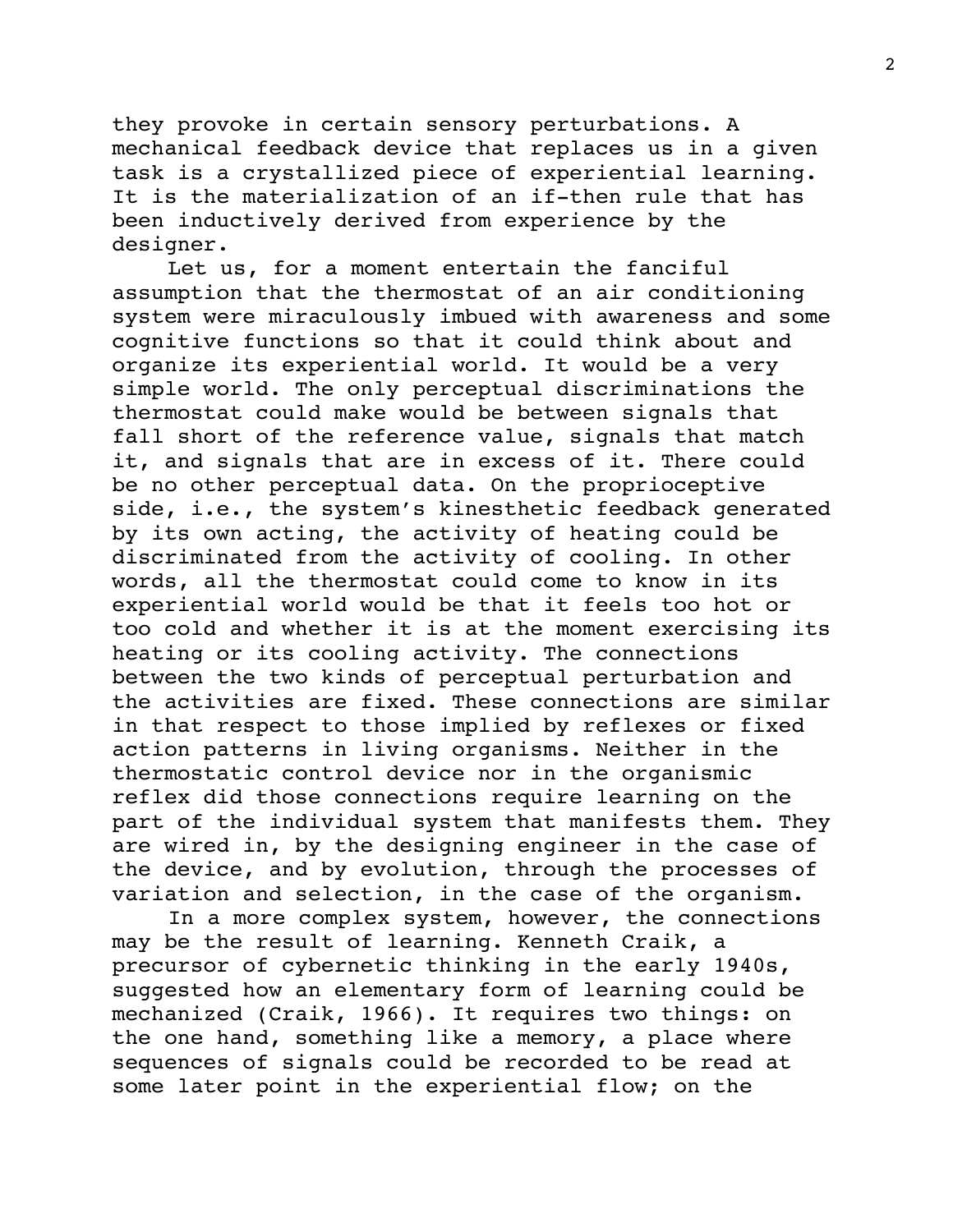other, the ability to compare past signals to present ones or to a goal-signal that constitutes a refernce value. Once that dual capability is there, the preconditions of inductive learning are satisfied. On this initial level, induction is as simple as it was described by David Hume, more than two hundred years ago (Hume, 1742). All that is needed is the disposition or rule that leads the system to repeat actions that were recorded as successful in its past experience. That is to say, in each occurrence of a perturbation, the system will select the activity that reduced or eliminated that specific kind of perturbation in the past. Implicitly or explicitly, there must be the belief that connections that turned out to be successful, will be successful also in the future. For, as Hume said:

> if there be any Suspicion, that the Course of Nature may change, and that the past may be no Rule for the future, all Experience becomes useless, and can give rise to no Inferences or Conclusions. (Hume, 1742; Essay II, Part 2)

No matter how sophisticated the cognitive functions we hypothetically attribute to an imaginary learning thermostat, it could never do more than establish regularities concerning specific connections between its activities and the subsequently experienced changes of sensory signals. It could not discover that by activating its heating machinery it changes the temperature in the environment. All it could learn would be that its heating activity reduces the sensation of cold and the cooling activity the sensation of heat. It could learn to control its perceptions. That there is an external connection could be specified only by an observer, because from an observer's point of view both the organism and its environment are segments of actual experience. From the organism's perspectve, whatever connections are made and whatever regularities are found, are always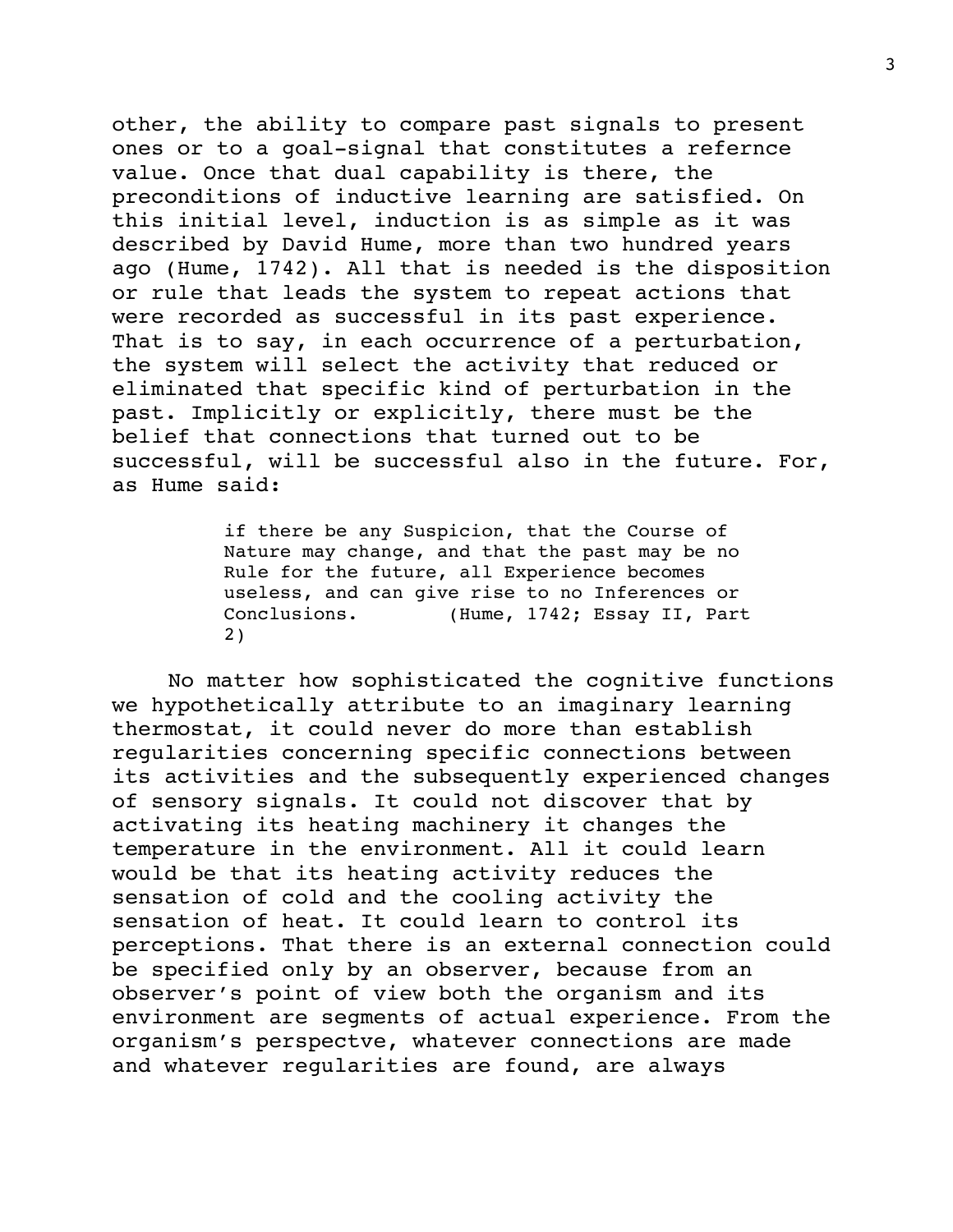connections and regularities of its own internal signals.

## **Cognitive Development**

The theory of cognitive development that was proposed and elaborated by Piaget has deep biological roots and builds on presuppositions that are intended to apply to all forms of life. Perhaps the most important among these presuppositions is the assumption that what differentiates living organisms from the rest of the universe is their concern with an inner milieu and their relative ability actively to maintain internal states in equilibrium in spite of external perturbations. All activity — and thus also cognitive activity — is considered adaptive in the specific sense that it serves the purpose of self-regulation (e.g. Piaget, 1967).

The biological organism does not begin life as a tabula rasa. We need not claim that it starts out with god-given Platonic ideas or with genetically transmitted knowledge of an outside world. It is sufficient to assume that the organism has a tendency to act in the face of perturbation. Piaget's key to development, i.e., the increase of internal organisation, is the concept of scheme. Regardless of whether a scheme is implemented in a reflex or a sophisticated arrangement of cognitive structures, it consists of three parts. First, for instance, there is a pattern of sensory signals which, from an observers point of view, may be considered the effect of an external stimulus; second, there is an activity, triggered by the particular pattern of sensory signals and which an observer may consider a response; third, subsequent to the activity, the organism 'experiences some change which, sooner or later, is registered as the consequence of the activity. The consequence is in fact the reason why particular activities are linked to particular perturbations.

On the evolutionary level, natural selection tends to eliminate individuals that have non-adaptive reactions to perturbations from the environment,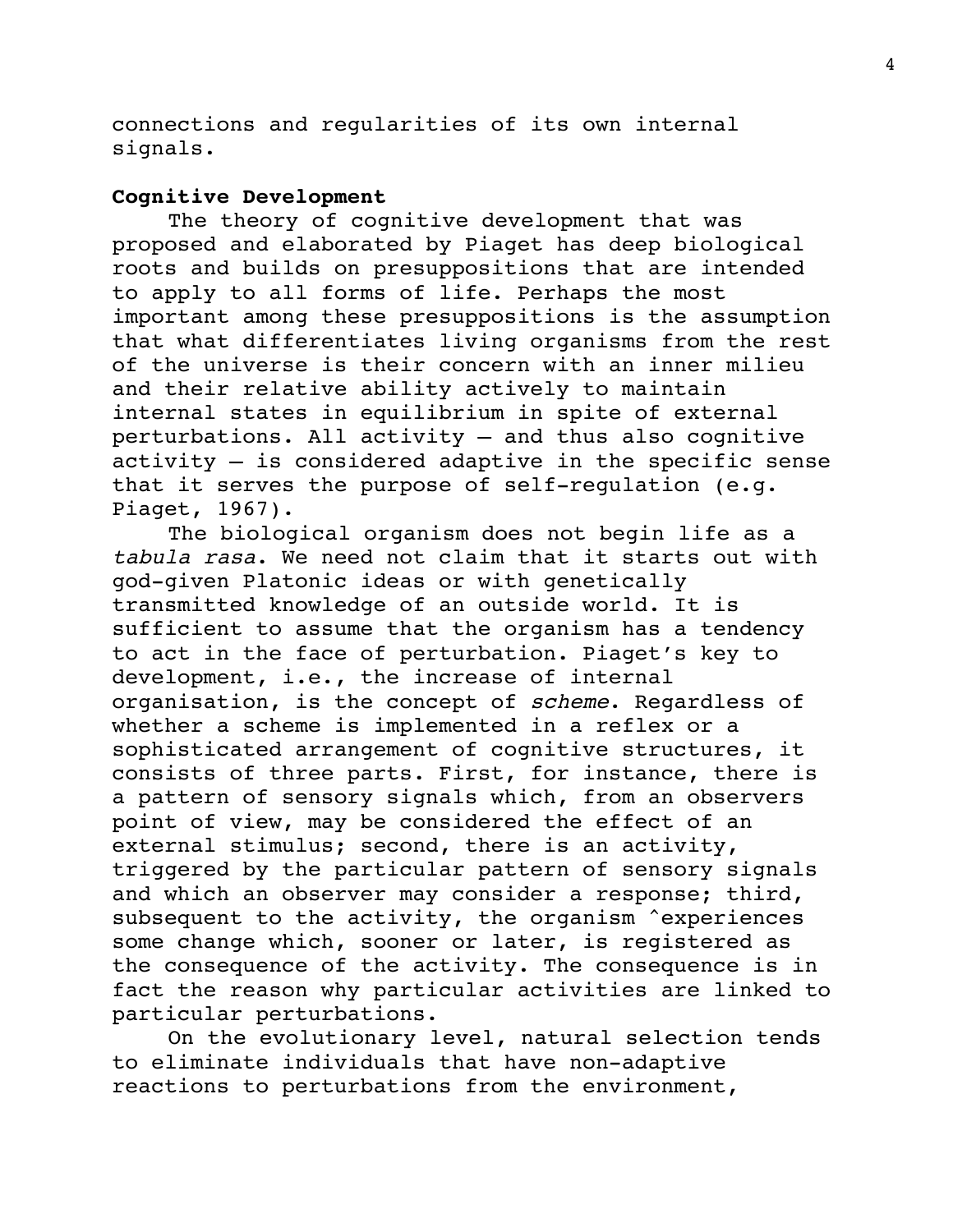whereas those that happen to have adaptive reactions survive. Phylogenesis, thus produces results which, considered retrospectively, look as though they were the result of induction: what survives are only those mutants that happen to weather the perturbations of the environment.

On the ontogenetic level, the pattern is similar. The Law of Effect, "Other things being equal, connections grow stronger if they issue in satisfying states of affairs" (Thorndike, 1931), is essentially equivalent to the paradigm

> The living system, due to its circular organization, is an inductive system and functions always in a predictive manner what occurred once will occur again. Its organization (both genetic and otherwise) is conservative and repeats only that which works. (Maturana, 1970; p.39).

For Maturana, speaking as a biologist, the expression "it works" means that, what the system does, successfully eliminates a life-threatening perturbation.

However, the same inductive principle is inherent also in Piaget's concept of scheme, but there it is a principle of cognition. Schemes serve not only biological survival but also organisms' cognitive goals whose non-attainment is not fatal. They are part of a theory of learning and incorporate the processes of assimilation and accommodation.

In order to be activated, a scheme requires the perception of a particular pattern of sensory signals. In actual experience, however, no two situations are quite the same. The sensory pattern that triggers a particular scheme must, therefore, be isolated by the organism in a perceptual field that usually provides vastly more signals than those needed for the particular pattern, and at other times it does not provide all the necessary ones. In other words, differences must be disregarded and this disregarding of differences, so that the pattern can be obtained in spite of them, is called assimilation.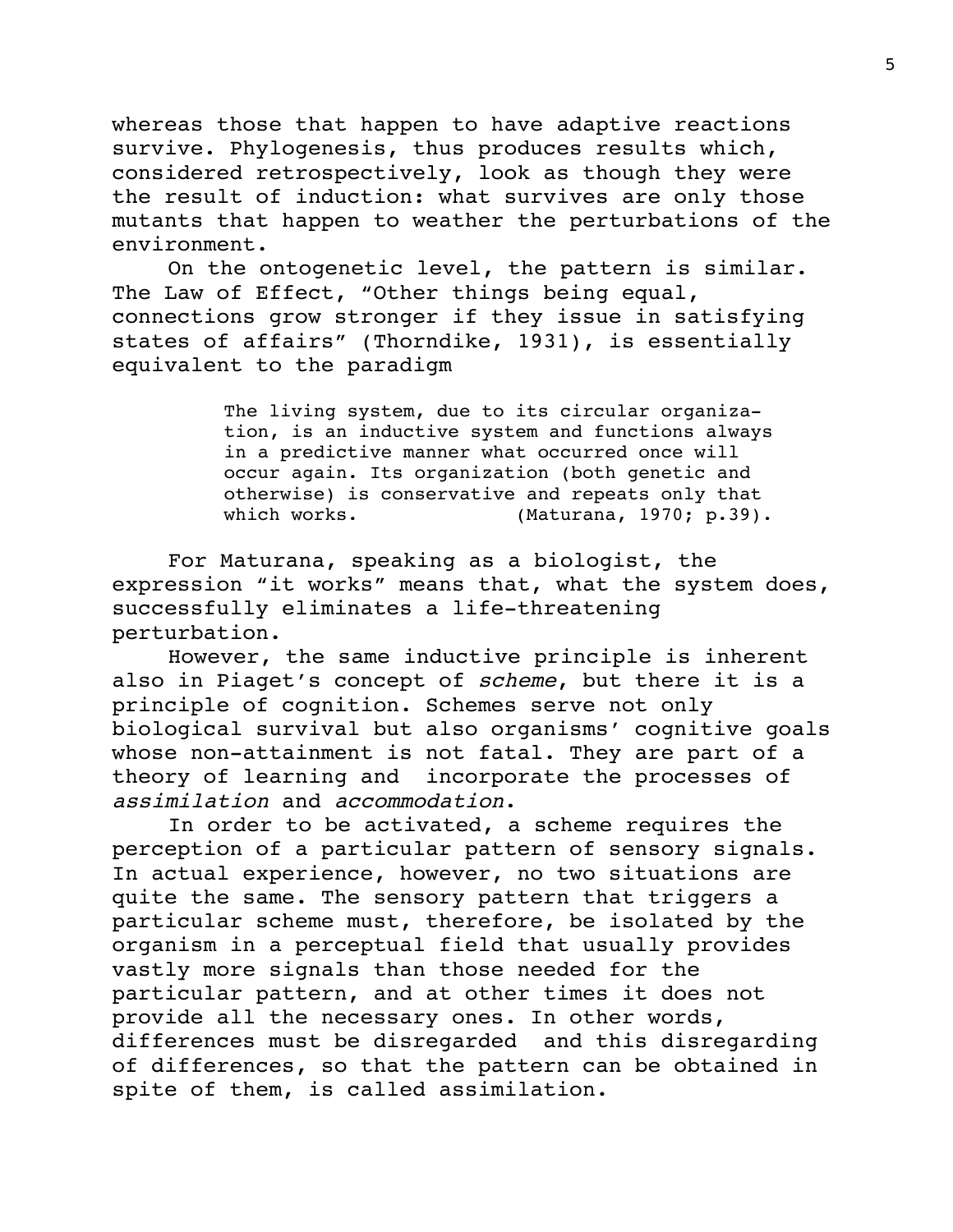The acting system or organism, does not notice specific differences because it is looking for the signals required to complete a pattern that might trigger a scheme. In contrast, an observer who does register extraneous signals could say that the organism is assimilating (cf. Ch.III).

Sophisticated cognitive organisms, however, have the capability deliberately to disregard such differences and, for them, assimilation becomes a crucial instrument in the construction of regularities and rules, as well as for the practical extension of their schemes. To give an example, if Mr. Smith urgently needs a screwdriver to repair the light switch in the kitchen, but does not want to go and look for one in his basement, he may "assimilate" a butter knife in the context of that particular repair scheme, although he is quite aware of the fact that the butter knife is perceptually and functionally different from a screw driver.

Whenever a scheme is activated, but the triggered activity does not yield the expected result, the discrepancy from the accustomed sequence of events creates a perturbation in the system. As this perturbation springs from the mismatch of an actually sensed situation and an expected one that served as reference, it is equivalent to negative feedback in a cybernetic control loop. It is a novel kind of perturbation. It is not associated with a specific sensory pattern, nor an activity that might eliminate it. However, because it arises as the result of an enacted scheme, it may direct the agent's attention to the sensory material that was present when the scheme was activated (cf. Piaget, 1974a, p.264) and this may then lead to an accommodation of the scheme or the formation of a new one (see Ch.III).

As in the case of assimilation, such an accommodation may take place without the agent's awareness, or it may be deliberate. Every time we sit down on an unfamiliar chair, the physical movements that constitute the motor part of our sitting-down scheme may have to be slightly adjusted to fit the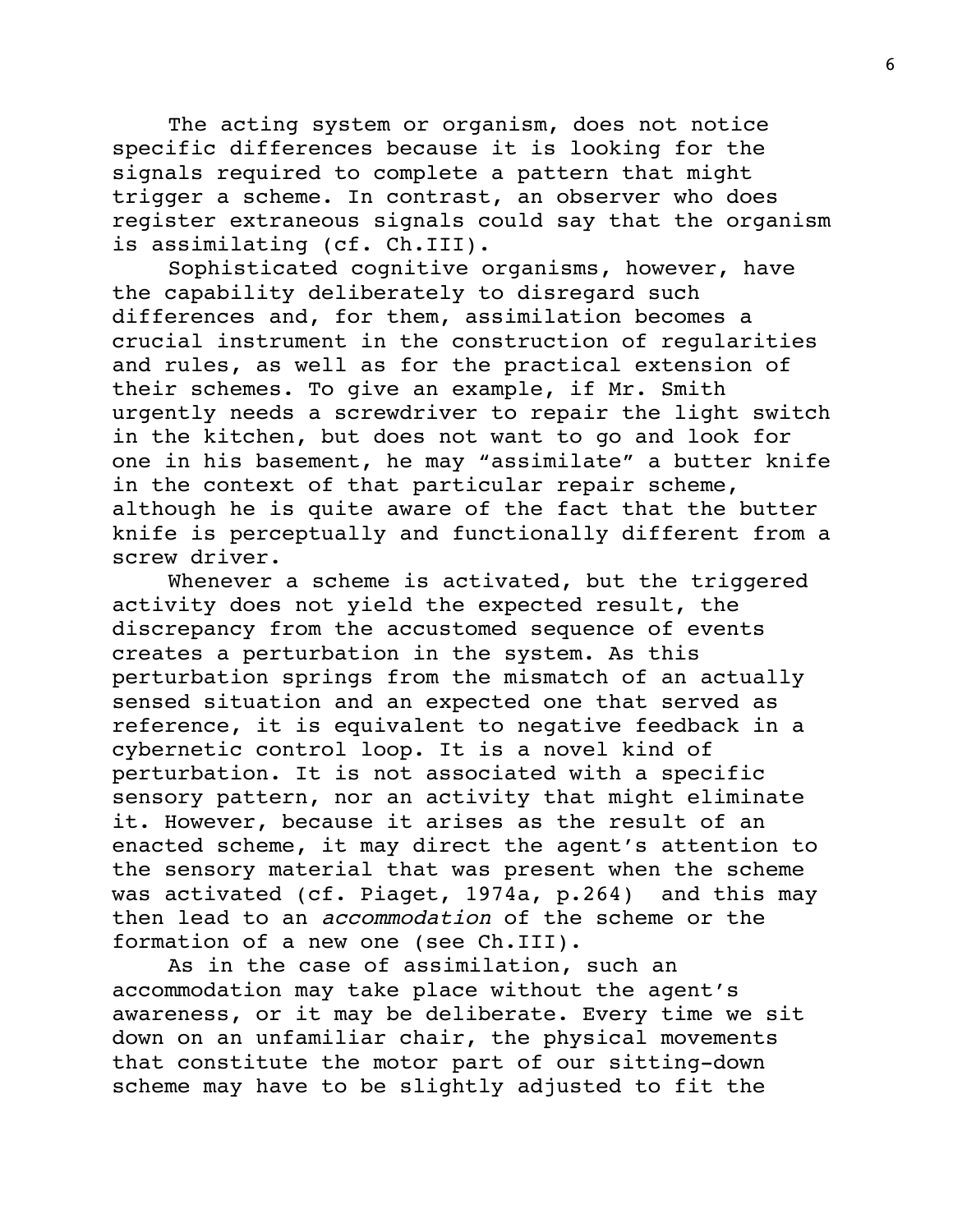particular circumstances, but we usually remain quite unaware of that accommodation. When, on the other hand, we drive a new car, we also have to make certain adjustments: we deliberately accommodate our motor acts and sometimes even construct (by trial and error) novel subschemes to fit into, or partially replace, the ones we had.

Such sensory-motor schemes constitute the lowest but nevertheless essential level of cognitive development; and the concepts of scheme, assimilation. and accommodation are no less applicable to the higher levels of cognition.

From the systems point of view, the conception of the scheme with its inherent processes of assimilation and accommodation and the conception of the learning feedback mechanism are analogous and wholly compatible. In both cases, all vital knowledge is constituted by rules that indicate which particular actions are successful in eliminating particular perturbations. No knowledge of an independent external reality is gained, nor is any such knowledge needed.

Analogously to a learning cybernetic system, a living organism must be able to experiment and to construct, by inductive learning from experimental outcomes, a repertoire of schemes that enable it to maintain its sensory perceptions within an acceptable range of the reference values.

The situation is similar to that of biological organisms in the theory of evolution, in that only the viable structures survive, because natural selection does away with those that cannot in some way meet the environmental conditions. ••• **[Bateson"s "explanation"]**

Cn the cognitive level, of course, the perturbations are not, as a rule, immediately fatal. Ontogeny provides opportunities for learning, phylogeny proceeds by pruning. In both dimensions the organism meets reality only in its failures. As Warren Mc~ulloch said ~To have proved a hypothesis false is indeed the peak of knowledge (McCulloch, 1965, p. 154). That statement,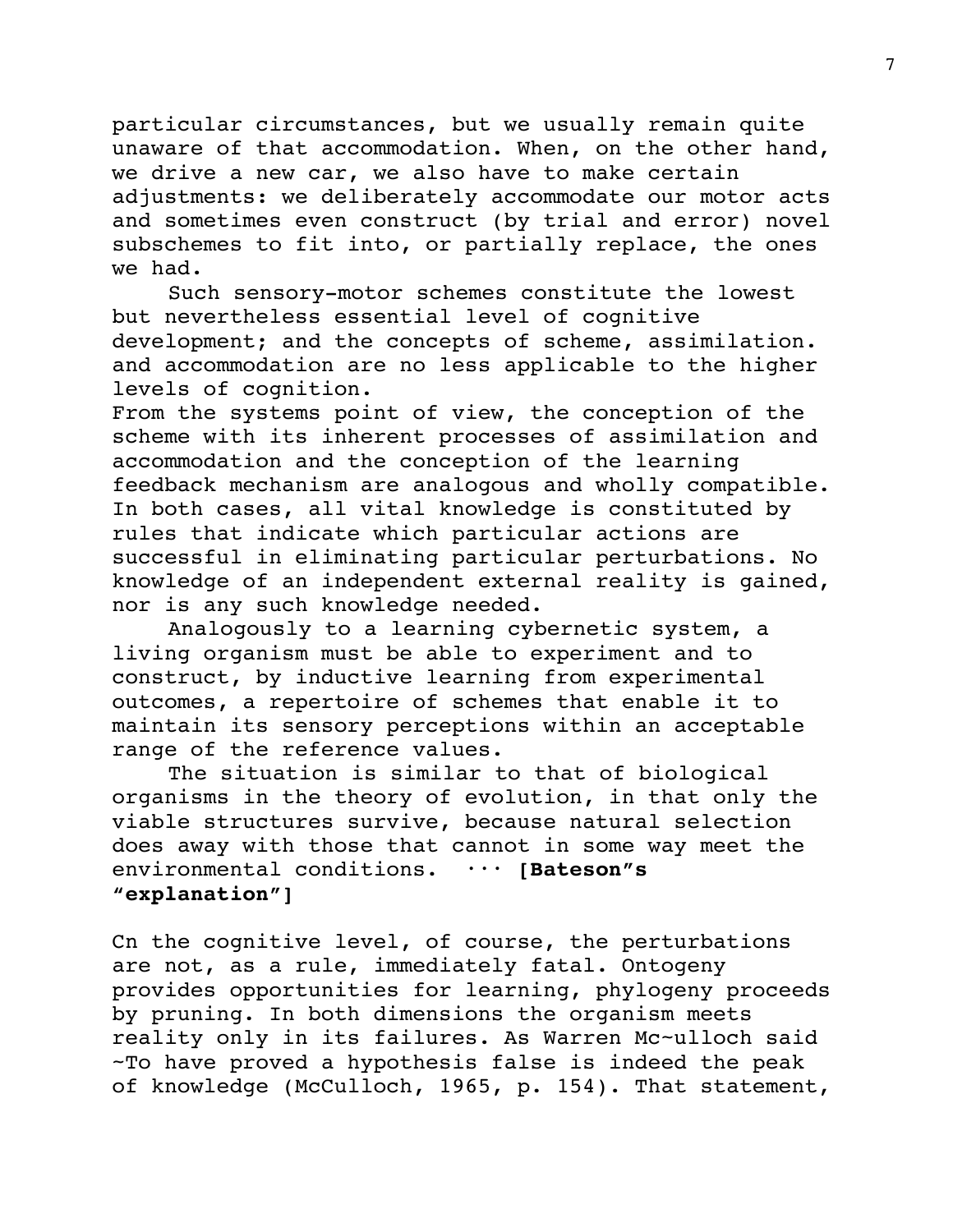from the perspective of traditional epistemology, declares the bankruptcy of the discipline. Ever since the pre-Socratics, ~knowledge was supposed to correspond to a real world. If it did, it was true, if it did not, it was worthless. But already at the time of the preSocratics there were doubting voices, and Pyrrho, a little later, formuated the sceptics arguments that have troubled epistemologists until now. How can we ever tell whether or not the pictures our senses convey are accurate and true, if the only way they could be checked is again through our senses? Kant compounded the dilemma by casting doubt on the "thinghood" of objects in our experience, for if space and time are inherent characteristics of the way in which we humans structure our experience, it seems clear there is no possibility at all for us to imagine the structure of a world before we have experienced it. The traditional epistemologist is thus left with no more than Descartes pious hope that God could not have been so mischievous as to equip us with deceptive senses. The radical constructivist theory of knowledge I have suggested Glasersfeld, 1976, 197B, 1979, 1981) breaks with tradition and relinquishes the iconic conception of knowledge. If one takes seriously the proposition that the only cognitive contact organisms make with ontological reality is when their schemes to eliminate perturbations break down, one can adopt a more positive albeit less metaphysical view of knowledge. On the level of schemes that involve action, the value of schemes has always been assessed on the basis of whether or not they achieve what they are expected to achieve. In other words, it is a question of know-how that has functional value and, as with all functional values, criteria of economy with regard to effort, speed, cost, elegance, etc., can be added. This, however, is not the only level. With the construction of schemes for the construction of schemes, the first step is made into a virtually infinite hierarchy of levels of reflection and abstraction; and the assessment of cognitive structures and schemes, though it never loses the connection to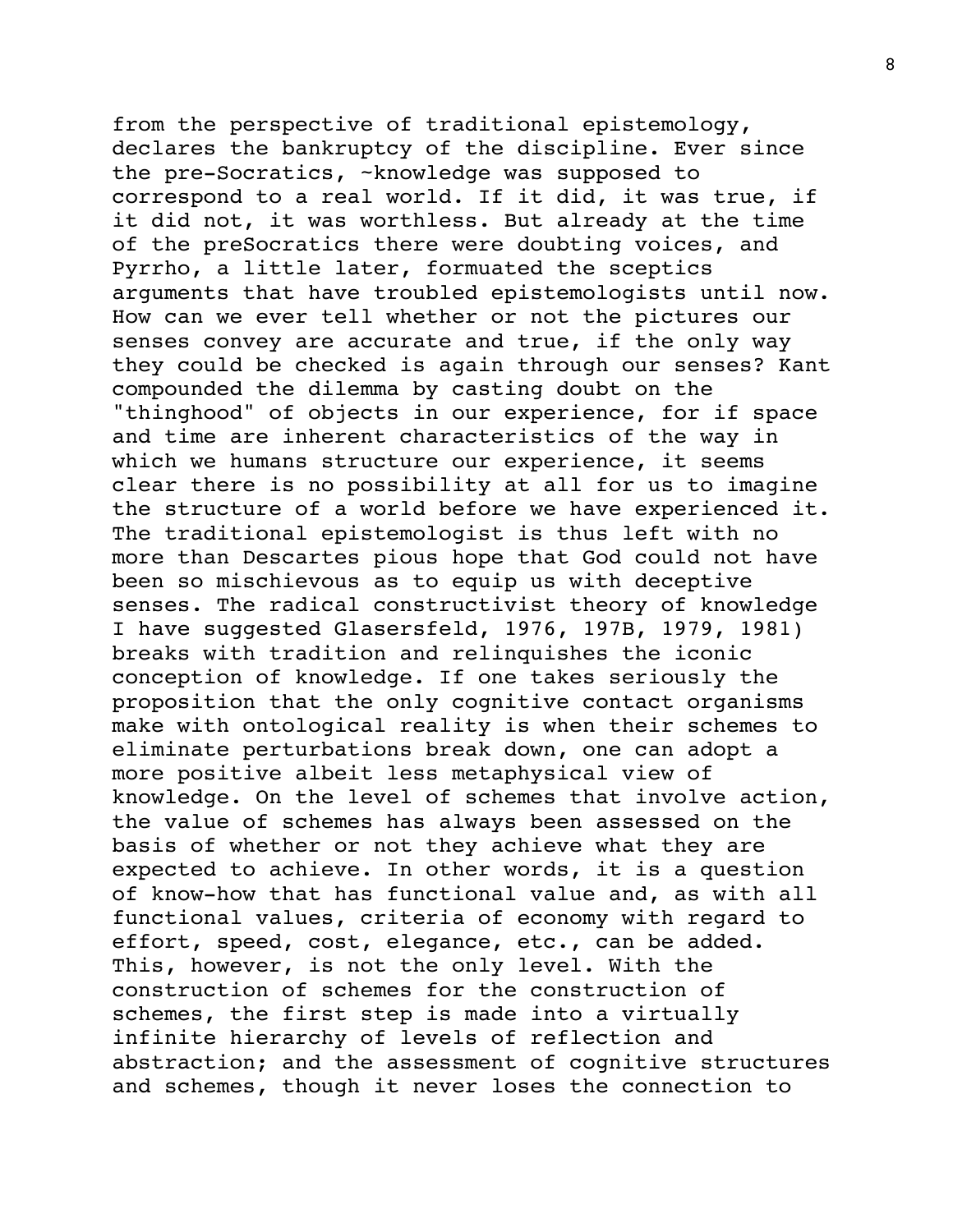the functional level of action at the bottom of the ladder, comes to adopt criteria of homogeneity, compatibility, and consistency as it moves up the rungs of abstraction. The crucial aspect of this theory of knowledge is that the idea of correspondence with reality is replaced by the idea of fit. Knowledge is good knowledge if it fits within the constraints of reality and does not collide with them. That fit manifests itself whenever a cognitive structure, a scheme, a theory, remains viable in the face of new experience or experiments. The epistemology that springs from these considerations is parallel to Poppers (1962) notion of conjectures and refutations but it puts the stress on the viability of conjectures rather than on their refutation. The concept of viabilitv, understood as a function of fitting into a scheme, an environment, or an experiential context, is a concept with which we are quite familiar in the realm of linguistic communication. The receiver of a piece of language, be it a word, a sentence, or a text, faces a task of interpretation. As members of a linguistic community, users of the language have formed, in the course of experience, semantic connections between the experiential items that constitute language and other items that they have isolated in the flow of experience. A piece of language, then, may enable the receiver to build up a conceptual structure whose building blocks are wholly subjective. They cannot be anything but subjective, because elements of his or her own experience are the only material a cognitive interpreter has acC8SS to. Insofar as the receiver succeeds in completing the conceptual structure, he or she will consider that the piece of language has been understood. Interpreting a communication, therefore, is the process of weaving a conceptual web such that it satisfies the constraints that are indicated by the received signs or signals. Neither signs, signals, or words can supply the conceptual material to build that web, but they do delimit what is eligible. In that sense they have a selectional function, much as Nature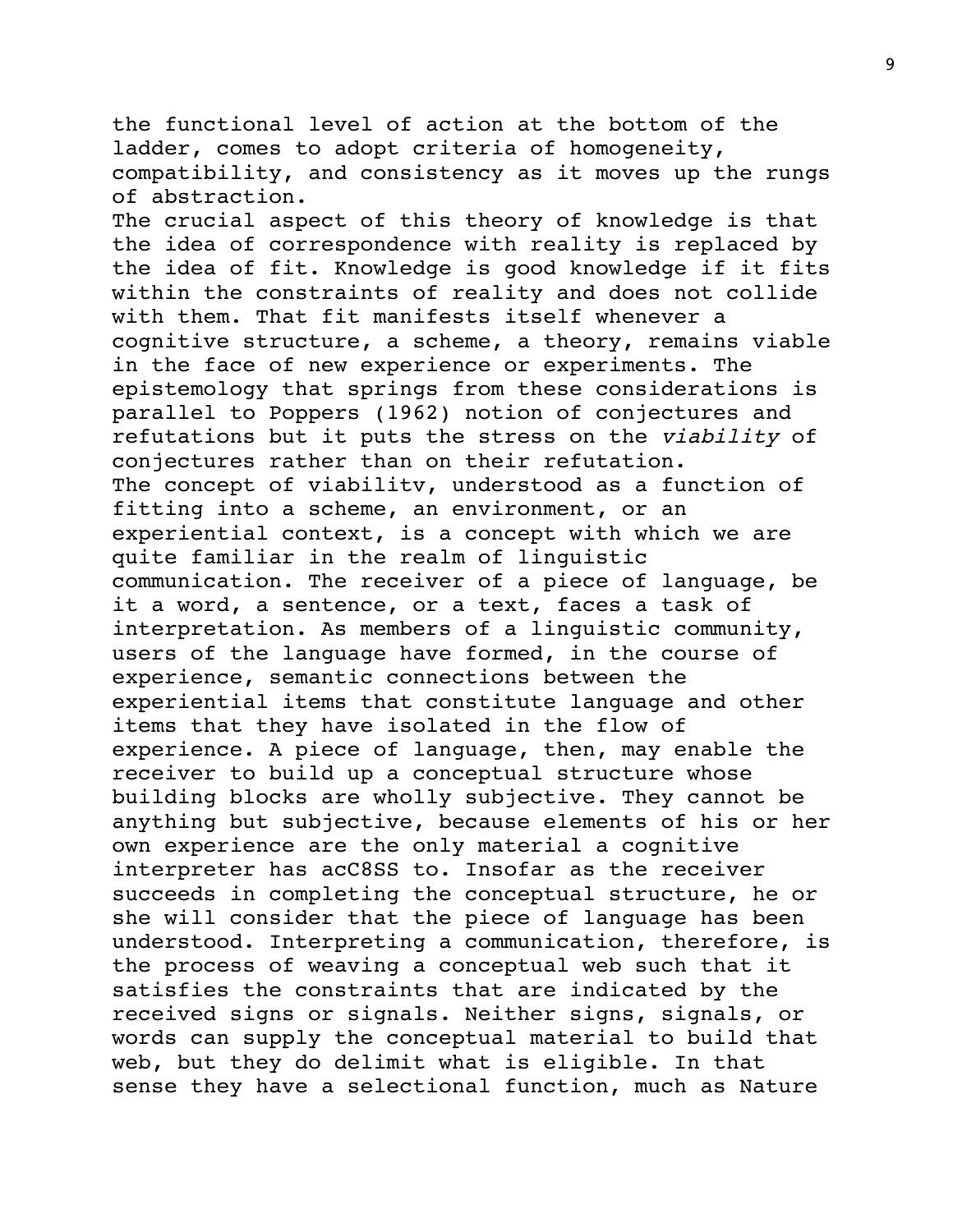or the environment selects living organisms by eliminating others. In English, for instance, almost every lexical item in a sentence or text has more than one meaning~ if it is taken as an isolated item. The communication context, however, ordinarily eliminates all but one of the potential meanings (instances of unresolvable ambiguity are remarkably rare). In evolution, what survives, does so, because it has the wherewithal to cope with, and thus to fit into, the environmental constraints. In communication, result of an interpretation survives and is taken as the meaning, if it makes sense in the conceptual environment which the interpreter derives from the situational context and from his prior experience. The constraints that are inherent in conceptual environments are, of course, far less tangible and definite than degrees of temperature and humidity, speed of locomotion, rate of reproduction, etc., which are the factors that delimit an organisms potential for survival. Nevertheless, opaque though the conceptual conditions may often be, it is they that determine whether or not a word or a sentence can be fitted ^meaningfully into the web of an interpretation and whether or not that interpretation can be fitted into the context of the interpreters general experience. The point to be emphasized in the present discussion is that neither in the realm of evolution nor in that of intepretation do the constraints specify the actual properties of the items that do or could fit into the allowed space. The constraints merely eliminate what does not fit.

Norbert Wieners definition of cybernetics hinges on the concepts of control and communication. While he viewed ccntrol mechanisms mainly from the perspective of the engineer who uses feedback devices as proxies for himself, he did not stress the epistemological implications that arise if one considers these devices as independent, self-regulating systems. There is, however, no contradiction between the ^epistemological position I have outlined for a learning feedback system and the use of such a system by its designer, they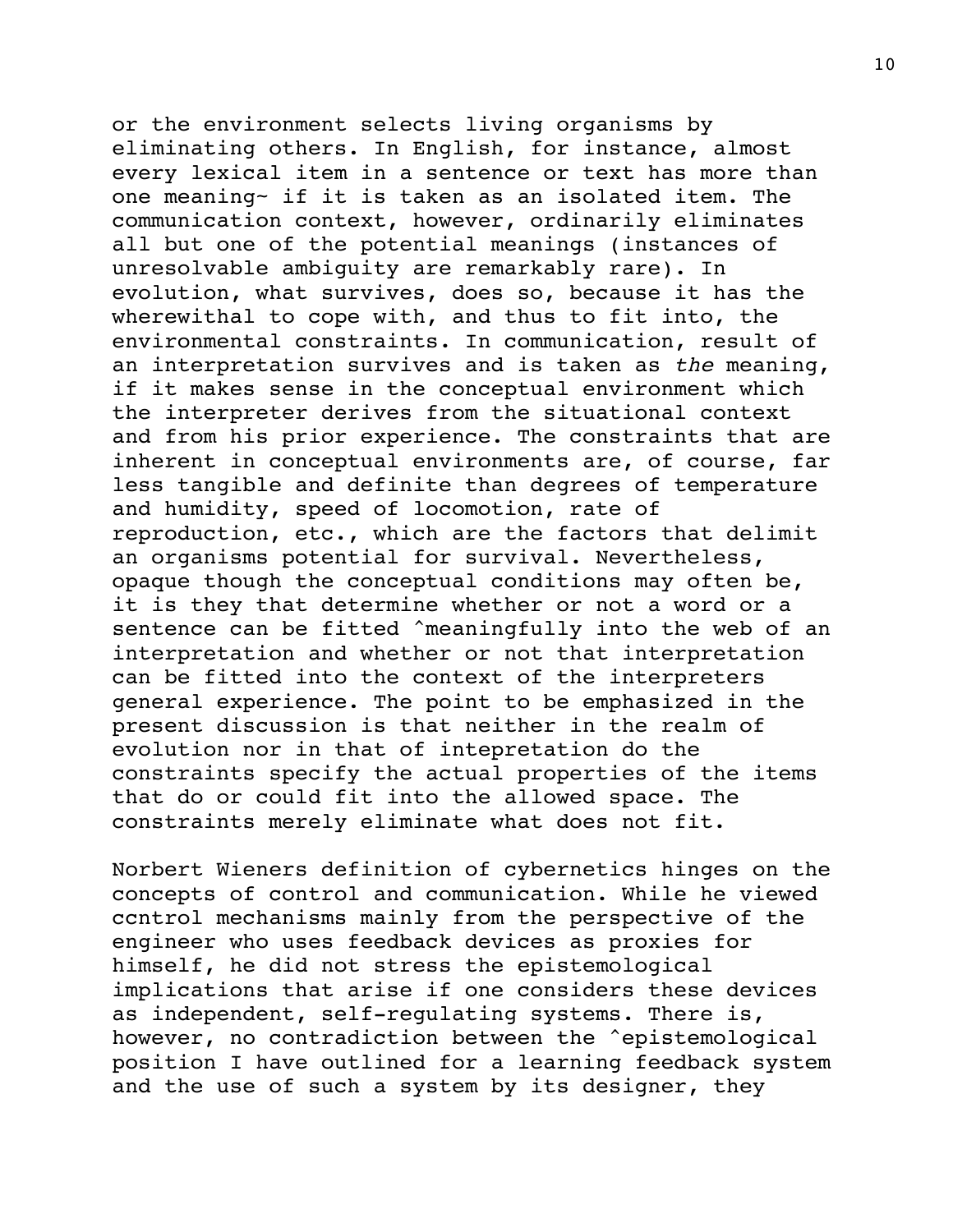merely live in very different experiential worlds. With regard to communication. the analysis of interpretaticn I have given is, in fact, no more than an amplification of Wieners (and Shannons) theory. There is, however, a more explicit formulation of the purpose and character of cybernetics. The study of control and communication can be explicated as the endeavour actually or hypothetically to construct possible and plausible contents for black boxes. The formalistic branch of that discipline aims at the development of mathematical models, i.e., networks of functions that mathematically account for and predict observable output from observable input. The more concrete, heuristic branch of the discipline aims at the development of conceptual or physical models that are operationally equivalent to the unobservable mechanisms inside a black box. In both these branches of cybernetics one works towards a fit and not towards an iconic replication. Hence, a model is a good model whenever the results of its functioning show no discrepancy relative to the functioning of the black box. That relation, I contend, is the very same as the relation between our knowledge and our experience and because our experience is the only contact we have with what philosophers call ontological reality, I have suggested that that absolute reality has for us the status of a black box.

## REFERENCES

Craik, K.J.W. (1966). The Nature of Psvcholo^qv. Cambridge University Press, Cambridge.

Hume, D. (1963). An Enquirv Concerning Human Understandinq (First published 1748). Washington Square Press, New York.

Maturana, H.R. (1970). Neurophysiology of cognition. In P.L.Garvin (Ed.) Coqnition: A Multiple View. Spartan, New York.